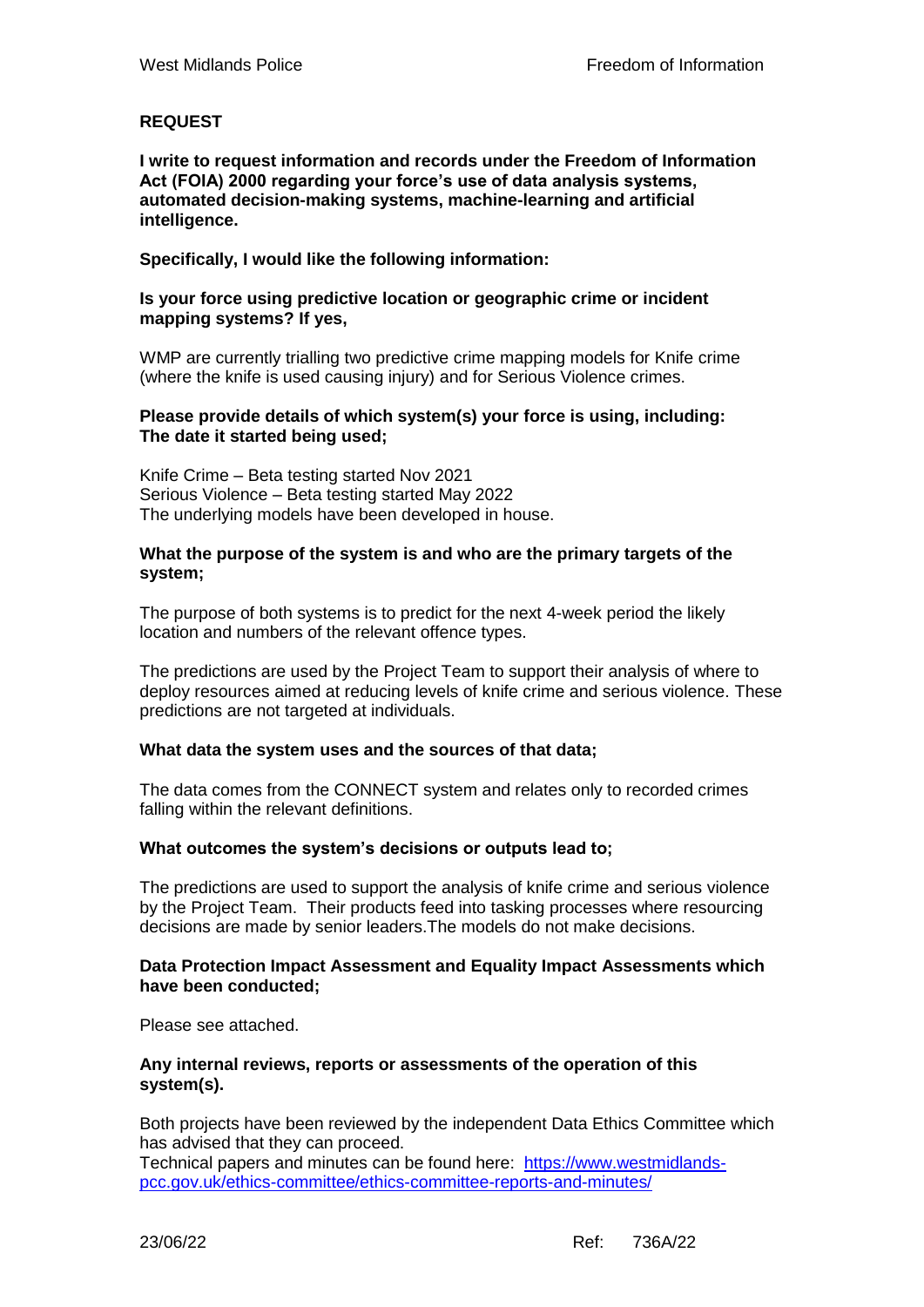- Serious Violence (MSV) Nov 2021 (6.1)
- Knife Crime July 2021  $(4)$

### **2. Is your force using individual risk assessment systems which involve data analysis, automated decision-making, machine-learning and/or artificial intelligence?**

WMP are currently trialling one statistical model which provides a risk assessment for individual offenders. This is called the Integrated Offender Management (IOM) model

### **If yes, please provide details of which system(s) your force is using, including: The date it started being used;**

The IOM model started beta testing in Nov 2021. The underlying model was built in house.

## **What the purpose of the system is and who are the primary targets of the system;**

The IOM model defines harm caused by crime (only for people who have been charged with crimes) and then employs a model to estimate the probability of someone becoming high harm (who haven't as yet reached that level).

## **What data the system uses and the sources of that data;**

The data comes from the CONNECT system and relates only to recorded crimes for people who have been charged.

## **What outcomes the system's decisions or outputs lead to;**

The IOM model is for use by Integrated Offender Managers to try and identify people who haven't as yet become high harm to see if they should employ their normal processes (Offender Managers undertake risk assessments of offenders and generally aim to try and steer people away from crime by getting people into drug rehabilitation programmes, job training, etc.). Currently being trialled in 2 Local Offender Management Units.

### **Data Protection Impact Assessment and Equality Impact Assessments which have been conducted;**

Please see attached.

## **Any internal reviews, reports or assessments of the operation of this system(s).**

The project has been reviewed by the independent Data Ethics Committee on a number of occasions. The most recent technical paper and advice can be found here:

[https://www.westmidlands-pcc.gov.uk/ethics-committee/ethics-committee-reports](https://gbr01.safelinks.protection.outlook.com/?url=https%3A%2F%2Fwww.westmidlands-pcc.gov.uk%2Fethics-committee%2Fethics-committee-reports-and-minutes%2F&data=05%7C01%7Cmichelle.richardson%40westmidlands.police.uk%7C4584b5706cee49aef5c408da4eabea37%7C2b0f1af29e024cfb982fc61fd716ee98%7C0%7C0%7C637908797527360823%7CUnknown%7CTWFpbGZsb3d8eyJWIjoiMC4wLjAwMDAiLCJQIjoiV2luMzIiLCJBTiI6Ik1haWwiLCJXVCI6Mn0%3D%7C3000%7C%7C%7C&sdata=sE3LQ04QtqzsNi4eYRUYt2pAzkyxnYfXjN5FM%2BGpOJw%3D&reserved=0)[and-minutes/](https://gbr01.safelinks.protection.outlook.com/?url=https%3A%2F%2Fwww.westmidlands-pcc.gov.uk%2Fethics-committee%2Fethics-committee-reports-and-minutes%2F&data=05%7C01%7Cmichelle.richardson%40westmidlands.police.uk%7C4584b5706cee49aef5c408da4eabea37%7C2b0f1af29e024cfb982fc61fd716ee98%7C0%7C0%7C637908797527360823%7CUnknown%7CTWFpbGZsb3d8eyJWIjoiMC4wLjAwMDAiLCJQIjoiV2luMzIiLCJBTiI6Ik1haWwiLCJXVCI6Mn0%3D%7C3000%7C%7C%7C&sdata=sE3LQ04QtqzsNi4eYRUYt2pAzkyxnYfXjN5FM%2BGpOJw%3D&reserved=0)